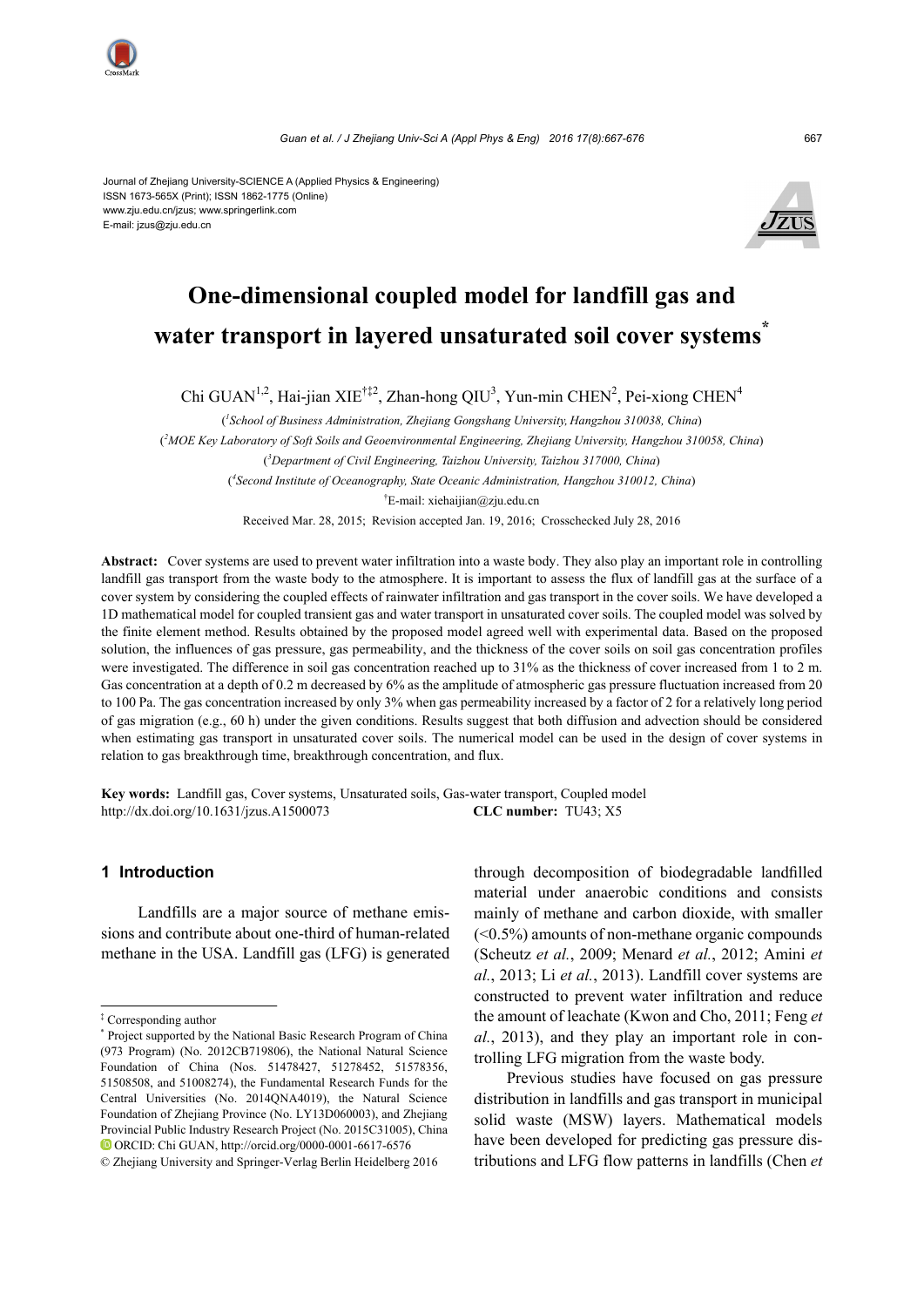*al.*, 2000; 2003; Jung *et al.*, 2009). Nastev *et al.* (2001) used TOUGH 2 to simulate gas production and migration in landfills. Li *et al.* (2013) presented a 1D analytical model for pressure distributions in MSW layers. Woodman *et al.* (2013) investigated the effect of settlement and gas on solute flow and transport through treated MSW. Moreover, increasing attention has been paid to gas transport in landfill cover systems. Moon *et al.* (2008) investigated the effect of three different compaction methods on gas permeability of compacted soil liners and found that the hydraulic requirement for the compacted soil liner was not enough to control gas emissions from a landfill. Wickramarachchi *et al.* (2011) studied the effects of dry bulk density and particle size fraction on the soil gas diffusivity in soil and free air and air permeability under variably-saturated moisture conditions. Reichenauer *et al.* (2011) compared the effect of four different plant covers and bare soil on the corresponding concentrations of methane, carbon dioxide, and oxygen in landfill lysimeters filled with compost.

Mathematical models have also been developed to investigate gas transport in unsaturated soils. Mbomimpa *et al.* (2003) developed analytical solutions to calculate the oxygen flux through covers with capillary barrier effects. Kim and Benson (2004) evaluated the relative contributions of four mechanisms of oxygen transport in multilayer composite caps placed over oxygen-consuming mine waste using numerical and analytical methods. They found that diffusion was the dominant process for oxygen transport in the covers. Binning *et al.* (2007) studied a 1D multicomponent unsaturated zone to determine the balance between advective and diffusive transport. They concluded that advection contributed about 23% of the total oxygen flux. However, the coupled transient transport of water and LFGs in layered cover systems has not previously been reported.

Landfill cover systems are always unsaturated since they are located above the groundwater table (Rowe *et al.*, 2004). Migration of LFG in unsaturated soils is mainly determined by the soils' physical properties such as water content and gas permeability, especially in the deeper soils (Poulsen *et al.*, 2001). However, the water content of cover soils is greatly affected by the hydrogeological and weather conditions at landfill sites. Therefore, it is important to investigate the effect of transient water variation in cover soils on gas transport through layered cover systems.

The objective of this work was to develop a coupled gas and water transport model of landfill cover systems to assess the amount of emissions of methane and other landfill gases from landfill cover soils. The model was validated after comparison with experimental data. The effects of cover soil thickness, atmospheric pressure, and gas permeability of the soils on gas concentration breakthrough curves were then investigated. The relative importance of molecular diffusion and convection in relation to coupled water and gas transport in unsaturated soils was also determined.

## **2 Mathematical model**

The proposed mathematical model for gas-water transport in an unsaturated layered cover system is shown in Fig. 1. Above the cover system is the atmospheric environment, and below the system is the waste body. The cover soils consist of *n* different unsaturated layers of thickness *li* and porosity *εi* (*i*  stands for the serial number of each layer)*.* The total thickness of the system is *l*. The origin of the *z* coordinate is set to be at the surface of the system.



**Fig. 1 Schematic of gas-water transport in an unsaturated layered cover system** 

#### **2.1 Basic assumptions**

The mathematical model was developed based on the following assumptions: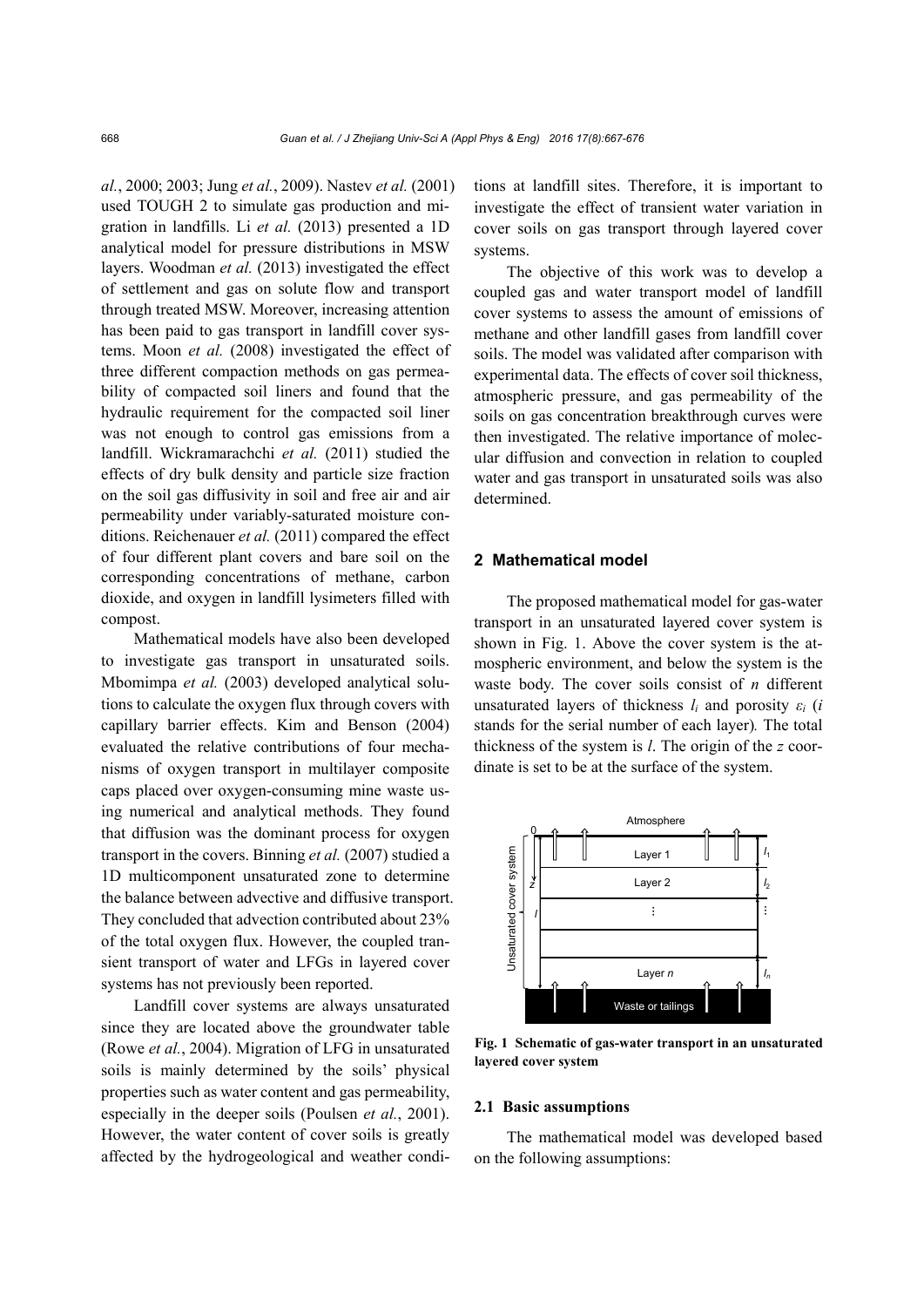(1) Landfill gas transport in the cover soils is a 1D problem; (2) Gas diffusion in the soils can be described by Fick's second law; (3) The effects of gas adsorption and degradation in the cover materials are not considered in this model; (4) The effects of gas dissolution volatilization are ignored; (5) Gas flow is assumed to be isothermal (Feng *et al.*, 2015), incompressible and driven by barometric pressure fluctuations; and (6) Each layer of the cover system is homogeneous.

# **2.2 Equations governing water content**

The equation of water content migration in a layered cover system can be described as (Fityus *et al.*, 1999)

$$
\frac{\partial \theta_i}{\partial t} = D_{m,i}(\theta) \frac{\partial^2 \theta_i}{\partial z^2} - \alpha_i D_{m,i}(\theta) \frac{\partial \theta_i}{\partial z},\tag{1}
$$

where  $\theta_i$  is the volumetric water content of layer *i*, *z* is the vertical depth, *t* is the time, and  $\alpha_i$  is the empirical parameter of layer *i* indicating the relative importance of the capillary force and gravity.  $D_{m,i}(\theta)$  is the water diffusion coefficient of layer *i* and can be determined by

$$
D_{\mathbf{m},i}(\theta) = D_{\mathbf{m}0,i} \mathbf{e}^{\gamma_i \theta},\tag{2}
$$

where  $D_{m0,i}$  is the water diffusion coefficient when the water content of the soils is approaching zero, and *γi* is the empirical parameter of layer *i.*

The corresponding surface and bottom boundary conditions for the cover soil system can be described as follows:

$$
\theta_1 = \theta_t, \quad z = 0,\tag{3}
$$

$$
\theta_{n} = \theta_{b}, \quad z = l, \tag{4}
$$

where  $\theta_b$  and  $\theta_t$  are the given water contents of the bottom layer and the top layer, respectively  $(\theta_b > \theta_t)$ .

According to Fityus *et al.* (1999), the initial distribution of the water content of the entire cover is assumed to fit a linear equation:

$$
\theta = \frac{\theta_{\rm b} - \theta_{\rm t}}{l} \times z + \theta_{\rm t}, \quad t = 0.
$$
 (5)

# **2.3 Equations governing gas diffusion and convection**

The convection-diffusion transport of gas in an unsaturated cover system can be expressed as (Townsend *et al.*, 2005)

$$
\theta_{g,i} \frac{\partial C_i}{\partial t} = D_{e,i} \frac{\partial^2 C_i}{\partial z^2} - \frac{\partial (\nu_{g,i} C_i)}{\partial z} + M_i, \tag{6}
$$

where  $C_i$  is the gas concentration in the pores of layer  $i, \theta_{g,i}$  is the gas volume content of layer *i*, and  $M_i$  is the rate of gas generation of layer *i*. When the gas dissolved in water is not considered, the volume gas content  $\theta_{g,i}$  in layer *i* can be expressed as

$$
\theta_{g,i} = \varepsilon_i - \theta_i. \tag{7}
$$

 $D_{e,i}$  is the gas diffusion coefficient of layer *i* and can be determined as a linear function of  $\theta_{g,i}$  (Kim, 2000; Bartelt-Hunt and Smith, 2002)

$$
D_{\mathrm{e},i} = 0.66 D_0 \theta_{\mathrm{g},i},\tag{8}
$$

where  $D_0$  is the gas diffusion coefficient in free air.

Darcy's law can be used to calculate the convective velocity of a gas when gas gravity is ignored (Townsend *et al.*, 2005):

$$
v_{g,i} = -\frac{k_{g,i}}{\mu_{g,i}} \frac{\partial p_i}{\partial z},\tag{9}
$$

where  $k_{g,i}$  is the gas permeability of layer *i*,  $\mu_{g,i}$  is the gas viscosity of layer  $i$ , and  $p_i$  is the gas pressure of layer *i*.

As shown by Li *et al.* (2012), the gas flux  $g(z, t)$ can be expressed as

$$
-\rho \frac{K}{\mu} \times \frac{\partial P(z,t)}{\partial z} = g(z,t),\tag{10}
$$

where  $P(z, t)$  is the gas pressure for the depth *z* and time *t*. *K*,  $\mu$ , and  $\rho$  are the permeability, the dynamic viscosity, and the density of the gas, respectively.

Specified outward gas flux is assumed at the bottom for scenarios having horizontal landfill gas collection systems or leachate collection systems serving dually as landfill gas collection systems. In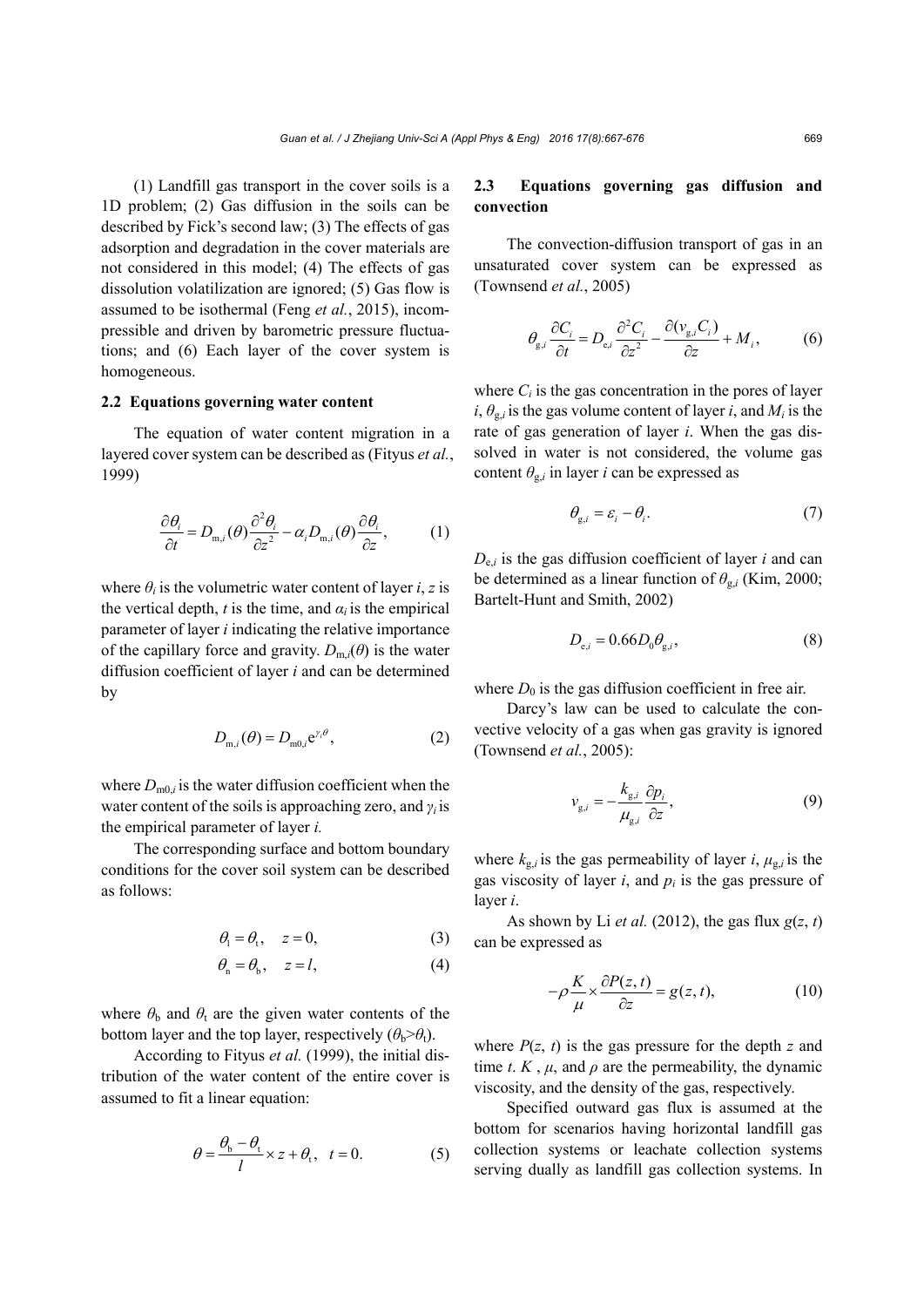this case, it is assumed that a constant pressure was applied at the bottom boundary:

$$
P(z, t)|_{z=l} = h(P, t). \tag{11}
$$

A constant pressure of 40 kPa was assumed at the bottom of the cover system in case studies as shown in Section 4 ( $h(P, t)$ ) equals 40 kPa in Eq. (11)). Poulsen *et al.* (2001) showed that gas permeability could be expressed as a function of the gas content of soils at a sanitary landfill site in the east of Zealand Island in Denmark. An approximately linear relationship can be obtained between gas permeability and the degree of gas saturation (Bustos and Toledo, 2003; Kim *et al.*, 2013):

$$
k_{\rm g} = 35.8S_{\rm g},\tag{12}
$$

where  $S_g$  is the degree of gas saturation in cover soils and can be determined according to the air-water two-phase complementary equation:

$$
S_{\rm w} + S_{\rm g} = 1,\tag{13}
$$

$$
S_{\rm w} = \frac{\theta}{\varepsilon},\tag{14}
$$

The relationship between gas permeability and water content can be obtained by combining Eqs. (12)–(14):

$$
k_{\rm g} = 35.8 \left( 1 - \frac{\theta}{\varepsilon} \right). \tag{15}
$$

The top surface boundary of the model is assumed to have a constant gas concentration:

$$
C_1(0, t) = 0. \t(16)
$$

For the bottom boundary condition, the concentration of gas is assumed to be a function of time,  $f(t)$ :

$$
C_n(l, t) = f(t). \tag{17}
$$

The initial distribution of the gas concentration in layer *i* can be assumed to a function  $g(z)$ :

$$
C_i(z,0) = g(z). \tag{18}
$$

The interface of the layered soil system was assumed to obey the following equations (Kim and Benson, 2004):

$$
C_i(z_i, t) = C_{i+1}(z_i, t),
$$
\n(19)

$$
\varepsilon_i D_i \frac{\partial C_i(z_i, t)}{\partial z} = \varepsilon_{i+1} D_{i+1} \frac{\partial C_{i+1}(z_i, t)}{\partial z}.
$$
 (20)

The coupled model for gas and water transport in the cover soils developed in this section can be solved using the modelling software package COMSOL 3.5a (COMSOL, 2013). In the model, the spatial domains were discretized into unstructured Lagrange-linear elements with a maximum global element size of  $1\times10^{-3}$  m, and a maximum local element size at the end boundaries of  $1 \times 10^{-4}$  m. The sub-time steps were set to 0.1 h. The corresponding solutions have been confirmed to be independent of the size of time-steps and meshes.

## **3 Comparisons with experimental data**

Yanful (1993) carried out model tests on oxygen migration through a three-layer cover system consisting of a 0.15 m-thick fine sand layer, 0.3 m-thick clay layer, and 0.15 m-thick coarse sand layer from the top to the bottom. The experiments involved four Plexiglas square columns, each of which had an area of  $28 \text{ cm}^2$  and a length of  $105 \text{ cm}$ . Each column was instrumented to measure gaseous oxygen concentration in the pores and volumetric water content. The gas diffusive coefficients of the three layers were obtained by diffusion tests. The effective diffusion coefficients for fine sand, clay, and coarse sand were  $2.9 \times 10^{-6}$  m<sup>2</sup>/s,  $3.9 \times 10^{-9}$  m<sup>2</sup>/s, and  $1.6 \times 10^{-6}$  m<sup>2</sup>/s, respectively. The experimental duration of gas migration in the soils was 65 d. The detailed values of the parameters used in this section are listed in Table 1.

A constant source concentration of oxygen at the top of the column (open to the atmosphere) and a zero flux boundary at the base of the column were applied in the tests. In our study, the initial gas concentration was set to zero as in the study of Yanful (1993). The gas concentration results obtained by the proposed model when the water content reached a steady state were compared with those of Yanful (1993). The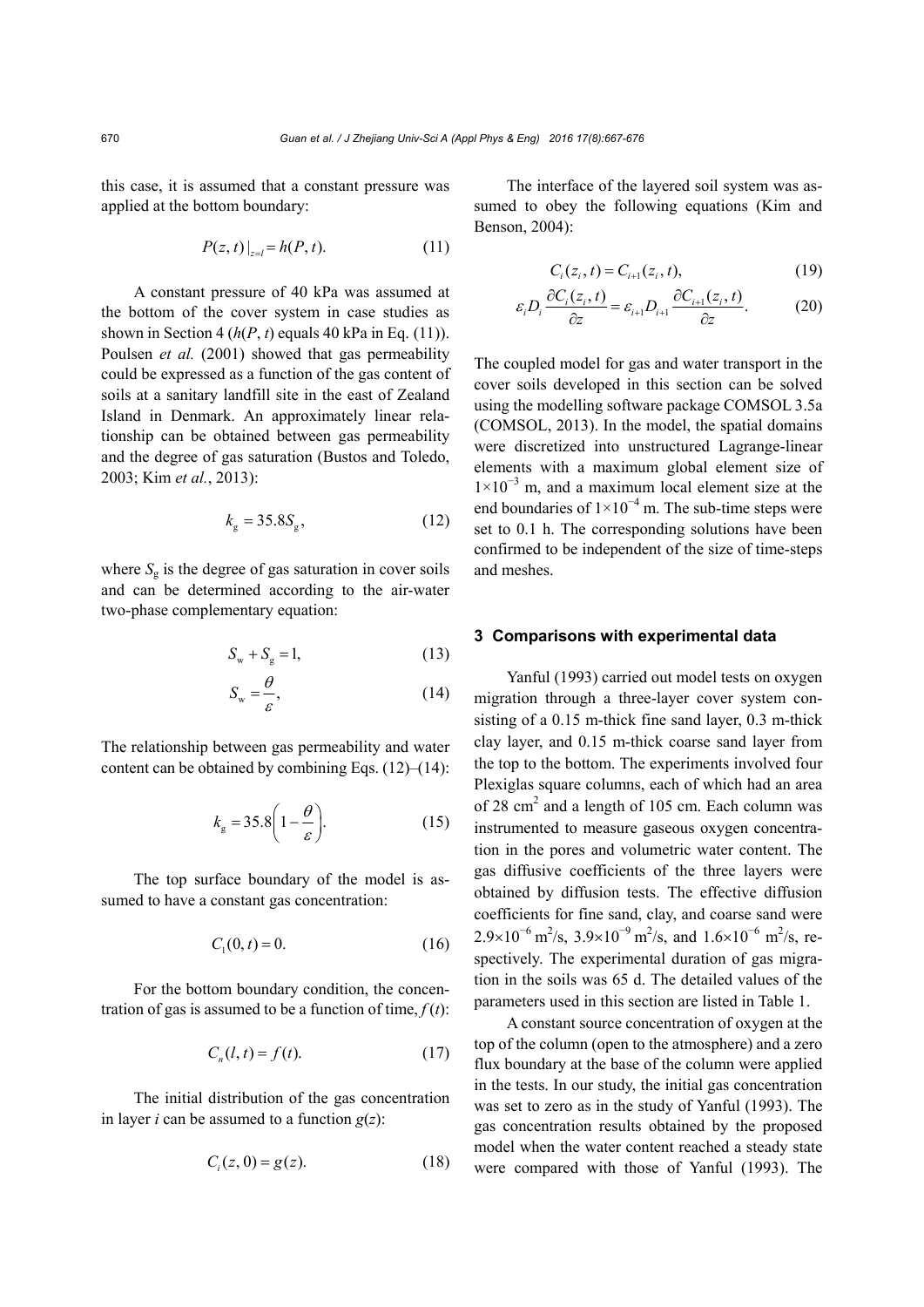results obtained by the model agreed well with the experimental data (Fig. 2), which verified our proposed mathematical model.

**Table 1 Experimental parameters used for comparison with our proposed model** 

|       | Layer Thickness (m) $D_e$ (m <sup>2</sup> /s) |                                        | $\theta_{\rm a}$ | $\theta$          | $\theta_{w}$ |
|-------|-----------------------------------------------|----------------------------------------|------------------|-------------------|--------------|
| Fine  | 0.15                                          | $2.9 \times 10^{-6}$ 0.360 0.380 0.020 |                  |                   |              |
| sand  |                                               |                                        |                  |                   |              |
| Clay  | 0.30                                          | $3.9 \times 10^{-9}$ 0.018 0.455 0.437 |                  |                   |              |
| Corse | 0.15                                          | $1.6\times10^{-6}$                     |                  | 0.265 0.320 0.055 |              |
| sand  |                                               |                                        |                  |                   |              |

Note: values of parameters were cited from Yanful (1993).  $D_e$  is the effective diffusion coefficient;  $\theta_a$ ,  $\theta_t$ , and  $\theta_w$  are the air-filled, total porosity, and volumetric water contents, respectively



**Fig. 2 Comparison of proposed model results with experimental results (Yanful, 1993)** 

## **4 Results and discussion**

#### **4.1 Input parameters**

After verification, the model is applied to investigate a new case. The values of the parameters for water and gas transport in the model are listed in Table 2. The values of empirical constants were referenced as from the experimental study at a landfill site (Fityus *et al.*, 1999; Poulsen *et al.*, 2001). The gas permeability value was obtained from You and Zhan  $(2012)$ 

 When the initial distribution of water content was assumed to be linear, the water content distribution in a 1 m-thick cover layer at different times was as shown in Fig. 3. When the linear distribution of the initial water content and effects of atmospheric pressure on gas and water migration were considered, the curve of water content versus time gradually deviated from the initial linear distribution (Fig. 3). The pressure at the surface was assumed to be constant (equal to atmospheric pressure). The water content at a depth of 0.5 m was increased by only 4% when the time increased from 2 h to 100 h. When the time increased from 2 h to 40 d, the water content at the same depth was increased by 17%.

**Table 2 Values for gas-water transport parameters adopted in the model** 

| Parameter                                                                               | Value                |  |
|-----------------------------------------------------------------------------------------|----------------------|--|
| Gas density, $\rho_{\rm g}$ (kg/m <sup>3</sup> )                                        | 1.17                 |  |
| Gas viscosity, $\mu_{\rm g}$ (kg/(m·s))                                                 | $1.83\times10^{-5}$  |  |
| Gas permeability coefficient, $k_g$ (m <sup>2</sup> )                                   | $1 \times 10^{-13}$  |  |
| Porosity, $\varepsilon$                                                                 | 0.4                  |  |
| Empirical constant, $\gamma$                                                            | 11.05                |  |
| Empirical constant, $\alpha$ (m <sup>-1</sup> )                                         | 0.3                  |  |
| Cover thickness, $l$ (m)                                                                | 1                    |  |
| Initial water content, $\theta_0$                                                       | 0.1                  |  |
| Gas concentration constant, $C_0$ (mg/L)                                                | 1                    |  |
| Gas free diffusion coefficient, $D_0$<br>$(m^2/s)$                                      | $2.0\times10^{-5}$   |  |
| Water diffusion coefficient in dry<br>porous media, $D_{\text{mo}}$ (m <sup>2</sup> /s) | $1.5 \times 10^{-9}$ |  |
| Atmospheric pressure, $P_0$ (Pa)                                                        | $1.0\times10^{5}$    |  |



**Fig. 3 Changes in water content with time under a linear initial water content distribution**

## **4.2 Influence of cover thickness on landfill gas migration**

The effect of cover thickness on the distribution of gas concentration was investigated. The thicknesses considered in this case were 1 m, 1.5 m, and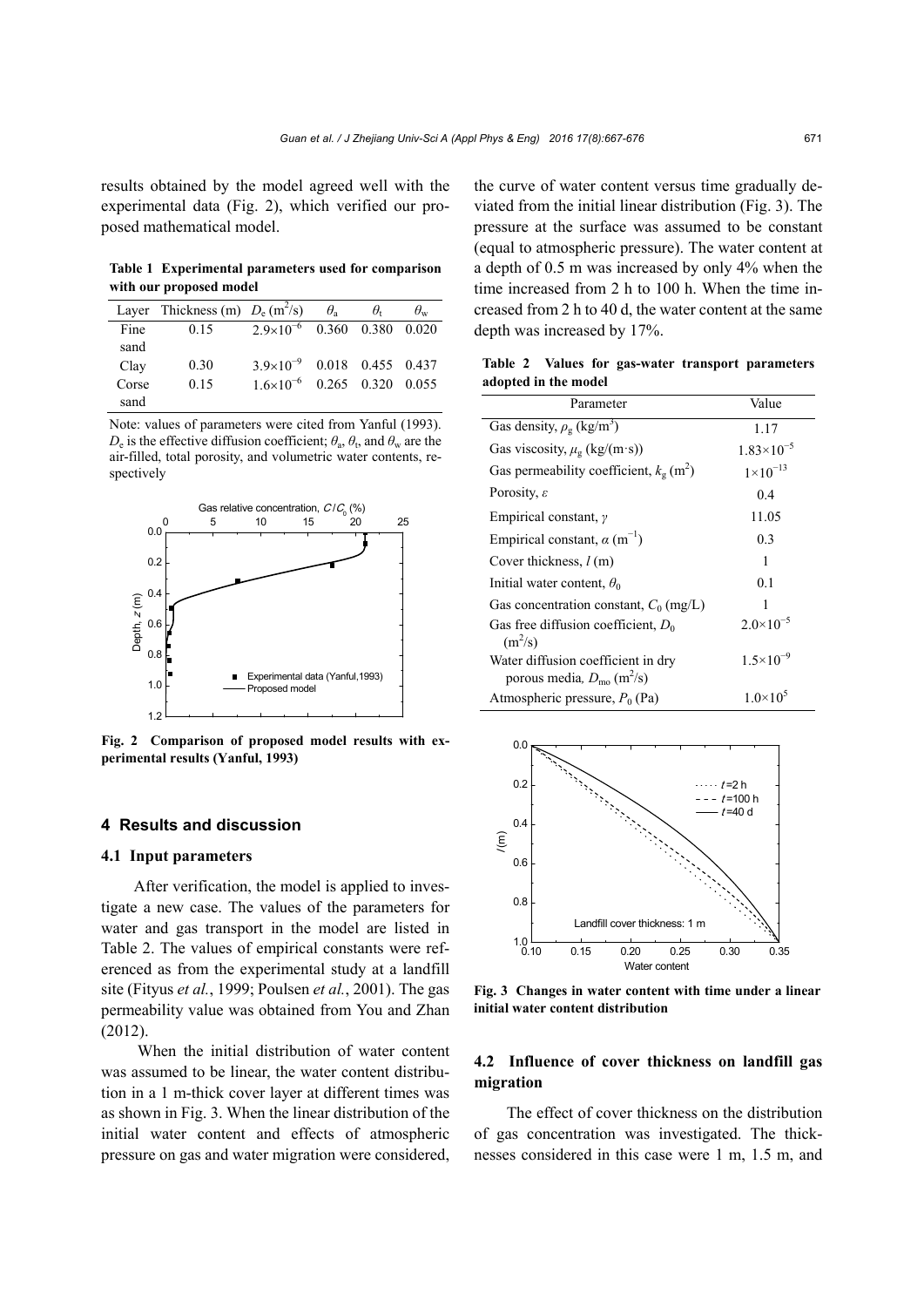2 m. From Fig. 4a, it could be seen that the cover thickness greatly influenced gas migration. When the thickness of the cover soil increased from 1 m to 1.5 m, the gas concentration at 0.4 m below the top of the cover soil decreased from 0.93 to 0.80. The difference in soil gas concentration reached up to 31% when the thickness of the landfill cover increased from 1 m to 2 m.

On the other hand, the gradient of the gas concentration at the top of the cover system declined as the cover thickness increased (Fig. 4b). The gradient of gas concentration became stable and reached a relatively large value of  $0.079 \times 10^{-3}$  mg/(L·m) in a short time (about 0.8 h) for the case with *l*=1 m. As the thickness of the cover increased to 2 m, the concentration gradient reached a steady state in 6 h and maintained a relatively low value of  $0.039 \times 10^{-3}$  mg/(L·m) at the top of the cover layer. Thus, the gradient of gas concentration was reduced by a factor of 2 at the top of the cover system when the thickness of the cover layer increased from 1 m to 2 m.



**Fig. 4 Effect of cover thickness on gas concentration (a) and gas concentration gradient (b)**

# **4.3 Effect of amplitude of pressure fluctuations on landfill gas migration**

Fluctuations in atmospheric pressure by daily alternating heat and cold are usually expressed by a sine equation (You and Zhan, 2012):

$$
P_{\text{atm}} = P_{\text{avg}} + A\sin(\omega t),\tag{21}
$$

where *A* is the amplitude of the atmospheric pressure fluctuation (Pa), *ω* is the fluctuation frequency of daily atmospheric pressure  $(s^{-1})$ , and  $P_{avg}$  is the average atmospheric pressure (Pa). The measured data of surface gas pressure were obtained from the US National Oceanic and Atmospheric Administration's National Data Center. These data were fitted using Eq. (21) (Fig. 5) (Choi *et al.*, 2002). Here *x*c, *w*, and *A* are the constants to be determined according to the equation of sine function in Fig. 5. Therefore, curve fitting means an exact relationship between two variables of pressure fluctuations (*y*) and time (*x*). Correlation coefficients obtained by fitting a sine function reached about 0.94, indicating that the sine function was reasonable and good for studying variation in atmospheric pressure. These fitted results were adopted as an input for the numerical analysis in this section.

The sine function in this case is:

$$
P = P_0 + A \times 369 \sin\left[\frac{\pi \times (669 + t)}{175027}\right],\tag{22}
$$

where  $P_0$  is the initial atmospheric pressure.



**Fig. 5 Fitted curve of observed surface gas pressure data** Data of  $x_c$ , *w*, and *A* are presented as mean $\pm$ standard deviation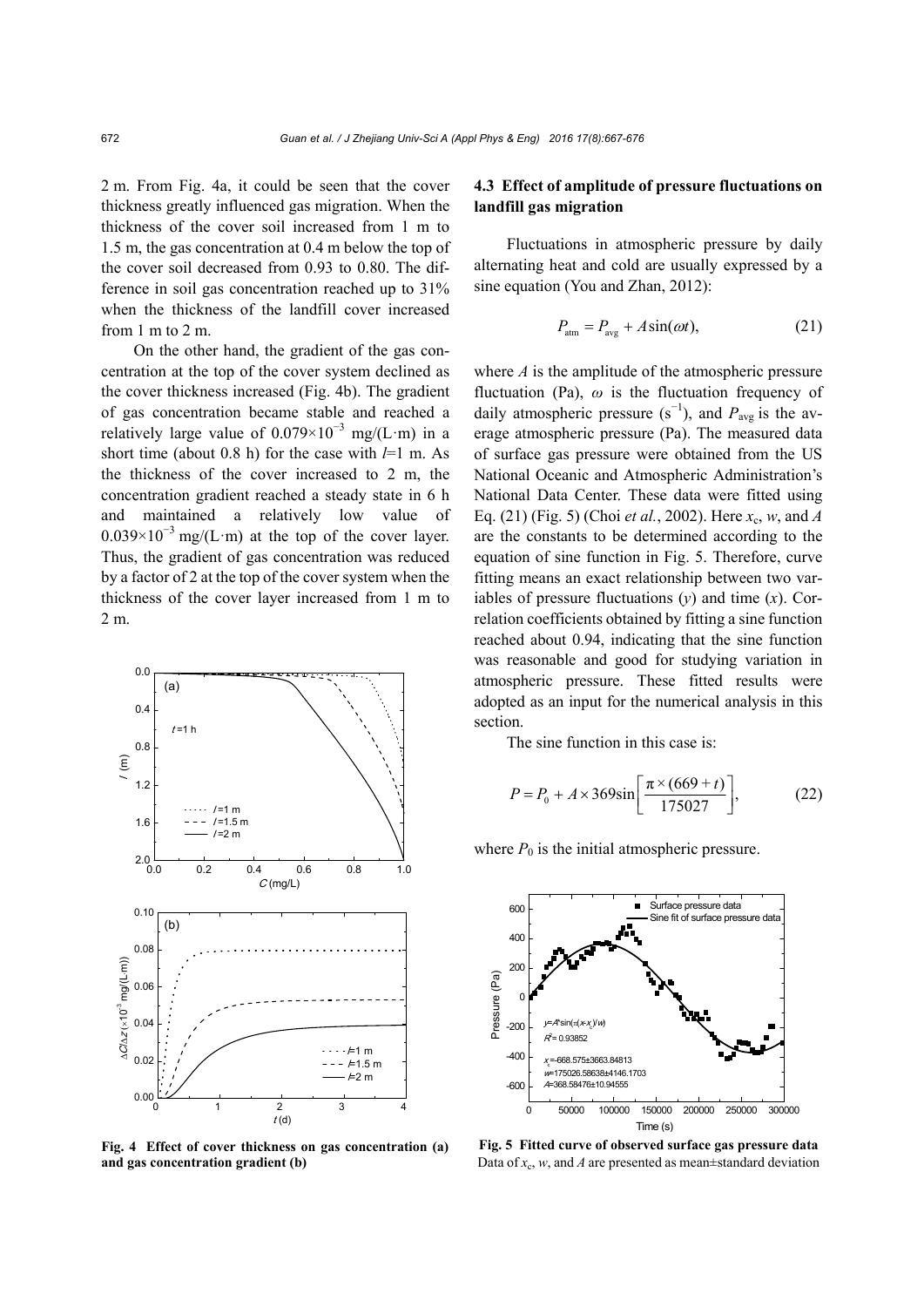The effect of the variation in the amplitude *A* on landfill gas transport through the cover system was investigated (Fig. 6). When the amplitude *A* increased from 1 Pa to 20 Pa, the concentration profile of the landfill gas showed negligible change during 60 h of gas migration. This indicates that the effect of atmospheric pressure fluctuations can be ignored when the amplitude *A* is less than 20 Pa. When the amplitude *A* increased from 20 Pa to 100 Pa, the relative gas concentration at a depth of 0.2 m decreased from 0.99 to 0.93. When the amplitude *A* increased from 20 Pa to 100 Pa, the relative gas concentration at *z*=0.2 m reduced by 6%. When the amplitude *A* was assumed to be rather large (such as of the order of  $10<sup>3</sup>$ ), the concentration curve was significantly affected by the pressure fluctuations, and changed to a sinusoidal wave. This result indicates that an increase in the amplitude *A* of this order of magnitude will have a relatively large influence on gas transport through a landfill cover system. The landfill gas migration caused by atmospheric pressure fluctuations cannot be ignored in these cases.



**Fig. 6 Influence of atmospheric pressure on gas concentration profiles under different amplitudes** 

The relative sensitivity of landfill gas migration to diffusion and convection was investigated for the case with *A*=100 Pa (Fig. 7). The difference in gas concentration between the pure-diffusion case and the convection-diffusion case reached up to 88%. With *t*   $=60$  h, the gas concentrations at a depth of 0.01 m were 0.93 mg/L and 0.05 mg/L for the cases considering convection-diffusion and pure-diffusion, respectively. The above results indicate that the effect of gas convection caused by atmospheric pressure fluctuations should be considered for landfill sites with

large atmospheric pressure fluctuations (e.g., *A*> 100 Pa).



**Fig. 7 Comparisons between the effect of convection and diffusion (***A***=100 Pa)** 

## **4.4 Effect of gas permeability**

The influence of gas permeability on soil gas concentration distribution varied for couple influences of different thicknesses of unsaturated cover layers and different times. This effect was analyzed by the proposed model using Eq. (15) as input (Figs. 8a and 8b). Two time periods of 10 h and 60 h and a depth of 0.2 m were selected for the discussion in this section. The concentration of LFG at a depth of 0.2 m was 0.92 mg/L with  $k_g$ =1×10<sup>-11</sup> m<sup>2</sup> after 10 h of gas migration. At the same depth, the gas concentration increased to 1 mg/L when the time increased to 60 h (Fig. 8a). With  $k_g=1\times10^{-13}$  m<sup>2</sup>, the 10-h LFG concentration was 1 mg/L, which was slightly higher than that at  $t=60$  h (0.97 mg/L). The gas concentration increased by only 3% when gas permeability increased by a factor of 2 for a relatively long duration of gas migration (e.g., 60 h) under the given conditions. It could be seen that the influence of gas permeability coefficients on gas migration is more significant in the initial stages (e.g.,  $\leq 10$  h) of landfill gas migration. This may be because the gas concentration distribution takes a relatively long time to reach the steady-state (e.g.,  $>60$  h).

Fig. 8b shows the influence of gas permeability on gas migration through unsaturated landfill covers considering atmospheric pressure fluctuations (*A*= 100 Pa). The gas concentration at a depth of 0.2 m was 0.86 mg/L for the case with  $A=100$  Pa, and  $k_g$ =  $1\times10^{-11}$  m<sup>2</sup> at  $t=10$  h. The gas concentration decreased by 7% compared with the case with *A*=10 Pa.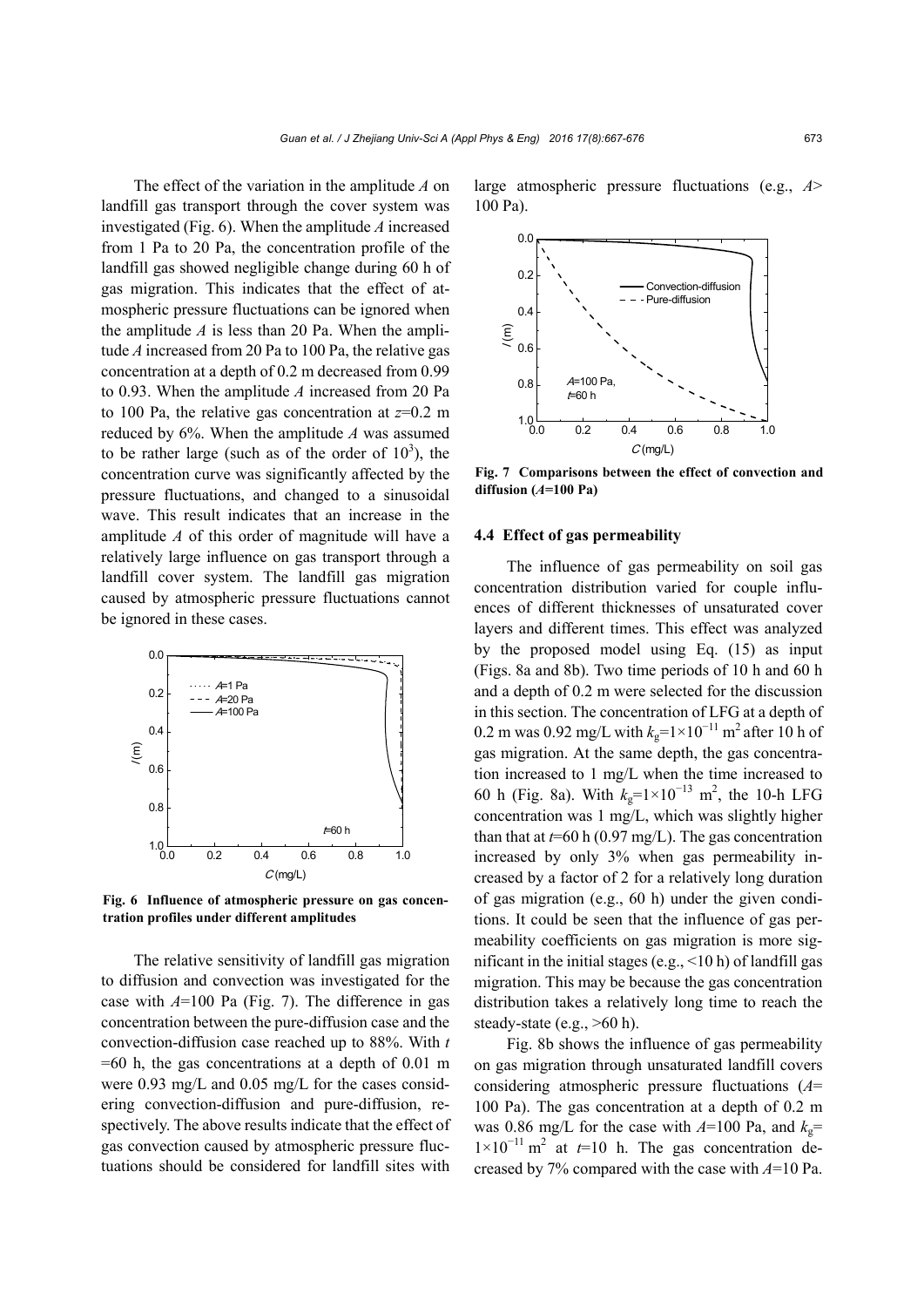This indicates that the effect of gas permeability on gas migration in cover soils becomes more significant in cases with relatively large amplitudes.



**Fig. 8 Effect of gas permeability on gas concentration profiles: (a)** *A***=10 Pa; (b)** *A***=100 Pa** 

# **5 Conclusions**

A 1D gas-water two-phase mathematical model is proposed for landfill gas transport in layered cover systems. Both gas convection and diffusion transport in the cover systems are considered in the model. The mathematical model was solved using the commercial finite element software COMSOL Multiphysics. The results obtained by the proposed model show good agreement with published experimental data. On the basis of the proposed solution, the influences of gas pressure, gas permeability, and thickness of the cover soils on soil gas concentration profiles were investigated. The main conclusions are as follows:

1. The difference in soil gas concentration can reach up to 31% when the thickness of the landfill cover increases from 1 m to 2 m. This indicates that the performance of the landfill cover systems can be improved greatly by increasing the thickness of the cover system.

2. When the amplitude *A* increases from 20 Pa to 100 Pa, the relative gas concentration can be reduced by 6%. When the amplitude *A* is relatively large (e.g.,  $1\times10^3$  Pa), the concentration curve is significantly affected by pressure fluctuations. Effect of atmospheric pressure on the performance assessment of landfill cover systems should be considered when pressure fluctuations are large.

3. The gas concentration increases by only 3% when gas permeability doubles for a relatively long period of gas migration under the given conditions. The influence of gas permeability coefficients on gas migration is more significant in the initial stages of landfill gas migration (e.g.,  $\leq 10$  h) for the same gas permeability coefficient as in Section 4.4.

The proposed numerical model provides a useful tool for assessing the amount of gas released from a practical landfill cover system, evaluating the performance and designing landfill cover systems under the coupled effects of gas convection, diffusion, and moisture transport in the cover soils.

#### **References**

- Amini, H.R., Reinhart, D.R., Niskanen, A., 2013. Comparison of first-order-decay modeled and actual field measured municipal solid waste landfill methane data. *Waste Management*, **33**(12):2720-2728.
- http://dx.doi.org/10.1016/j.wasman.2013.07.025
- Bartelt-Hunt, S.L., Smith, J.A., 2002. Measurement of effective air diffusion coefficients for trichloroethene in undisturbed soil cores. *Journal of Contaminant Hydrology*, **56**(3-4):193-208.

http://dx.doi.org/10.1016/S0169-7722(01)00209-1

- Binning, P.J., Postma, D., Russell, T.F., *et al.*, 2007. Advective and diffusive contributions to reactive gas transport during pyrite oxidation in the unsaturated zone. *Water Resources Research*, **43**(2):W02414. http://dx.doi.org/10.1029/2005WR004474
- Bustos, C.I., Toledo, P.G., 2003. Contact angle hysteresis effects on the relative permeability of gas and condensate in three-dimensional pore networks. *Latin American Applied Research*, **33**(1):45-50.
- Chen, Y.C., Wu, C.H., Hu, H.Y., 2000. Numerical simulation of gas emission in a sanitary landfill equipped with a passive venting system. *Journal of Environmental Science and Health Part A-Toxic/Hazardous Substances & Environmental Engineering*, **35**(9):1735-1747. http://dx.doi.org/10.1080/10934520009377067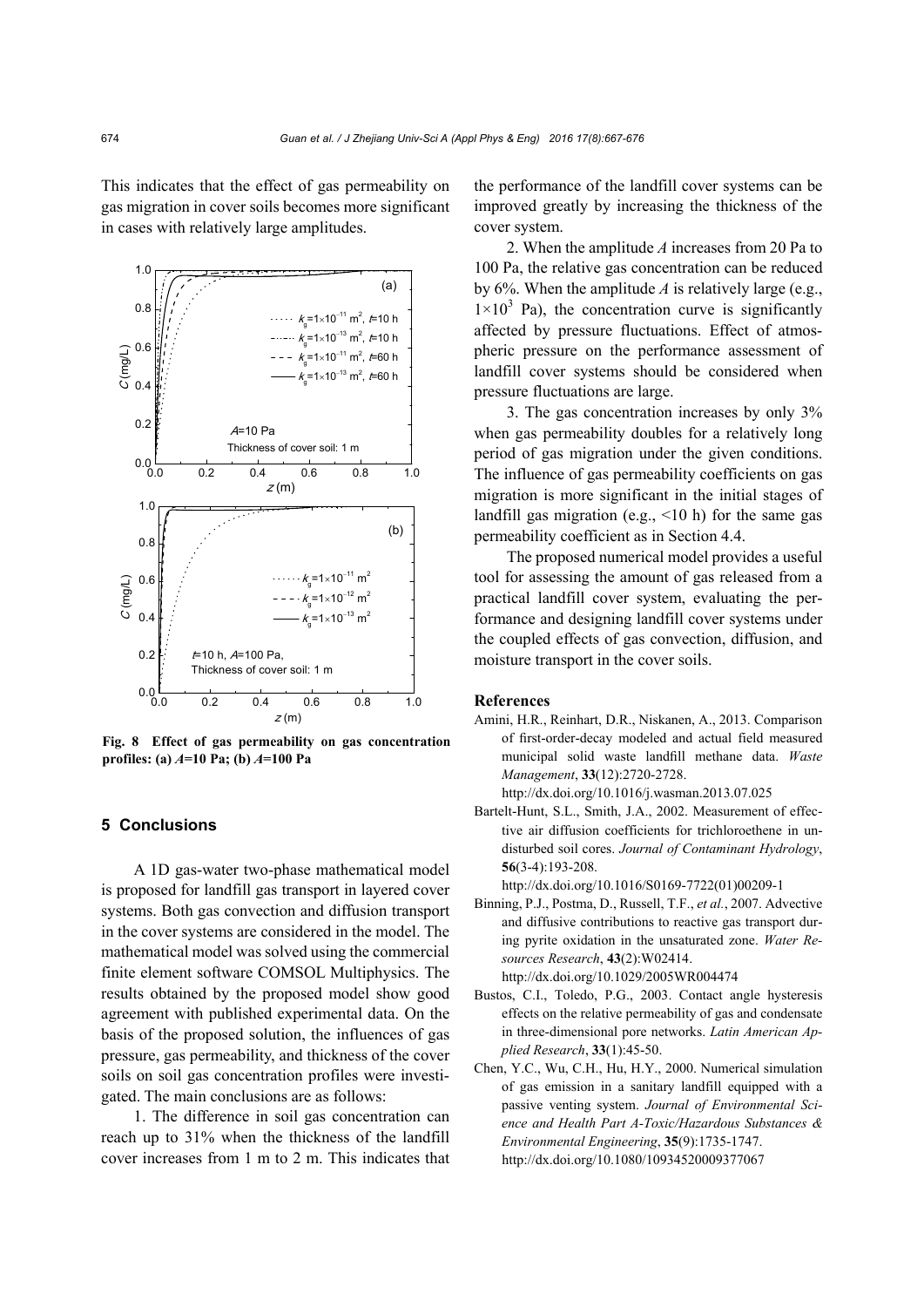- Chen, Y.C., Chen, K.S., Wu, C.H., 2003. Numerical simulation of gas flow around a passive vent in a sanitary landfill. *Journal of Hazardous Materials*, **100**(1-3):39-52. http://dx.doi.org/10.1016/S0304-3894(03)00089-X
- Choi, J.W., Tillman, F.D., Smith, J.A., 2002. Relative importance of gas-phase diffusive and advective trichloroethene (TCE) fluxes in the unsaturated zone under natural conditions. *Environmental Science & Technology*, **36**(14):3157-3164.

http://dx.doi.org/10.1021/es011348c

- COMSOL, 2013. COMSOL Multiphysics, 3rd Edition. Available from http://www.comsol.com/products/3.5/ [Accessed on Mar. 3, 2013].
- Feng, S.J., Jiang, W.K., Li, X.L., 2013. Estimation of maximum saturated depth in two-layered drainage blankets over the barrier in landfill cover system. *Environmental Earth Sciences*, **70**(6):2907-2917. http://dx.doi.org/10.1007/s12665-013-2817-x
- Feng, S.J., Zheng, Q.T., Xie, H.J., 2015. A model for gas pressure in layered landfills with horizontal gas collection systems. *Computers and Geotechnics*, **68**:117-127. http://dx.doi.org/10.1016/j.compgeo.2015.04.005
- Fityus, S.G., Smith, D.W., Booker, J.R., 1999. Contaminant transport through an unsaturated soil liner beneath a landfill. *Canadian Geotechnical Journal*, **36**(2):330-354. http://dx.doi.org/10.1139/cgj-36-2-330
- Jung, Y., Imhoff, P.T., Augenstein, D.C., *et al*., 2009. Influence of high-permeability layers for enhancing gas capture and reducing fugitive methane emissions from landfills. *Journal of Environmental Engineering-ASCE*, **135**(3):138-146.

http://dx.doi.org/10.1061/(ASCE)0733-9372(2009)135:3 (138)

- Kim, H., 2000. Oxygen Transport through Multi-layer Caps over Mine Waste. PhD Thesis, University of Wisconsin-Madison, USA.
- Kim, H., Benson, C.H., 2004. Contributions of advective and diffusive oxygen transport through multilayer composite caps over mine waste. *Journal of Contaminant Hydrology*, **71**(1-4):193-218.

http://dx.doi.org/10.1016/j.jconhyd.2003.10.001

- Kim, J., Kim, J., Jung, H., *et al*., 2013. Experiment on gas entry pressure and gas permeability of concrete silo for a lowand intermediate-level waste disposal facility in Korea. *Nuclear Engineering and Design*, **265**:841-845. http://dx.doi.org/10.1016/j.nucengdes.2013.08.065
- Kwon, O., Cho, W., 2011. Field applicability of selfrecovering sustainable liner as landfill final cover. *Environmental Earth Sciences*, **62**(8):1567-1576. http://dx.doi.org/10.1007/s12665-010-0640-1
- Li, Y.C., Cleall, P.J., Ma, X.F., *et al*., 2012. Gas pressure model for layered municipal solid waste landfills. *Journal of Environmental Engineering*, **138**(7):752-760. http://dx.doi.org/10.1061/(ASCE)EE.1943-7870.0000533
- Li, Y.C., Zheng, J., Chen, Y.M., *et al*., 2013. One-dimensional transient analytical solution for gas pressure in municipal

solid waste landfills. *Journal of Environmental Engineering*, **139**(12):1441-1445.

http://dx.doi.org/10.1061/(ASCE)EE.1943-7870.0000759

Mbonimpa, M., Aubertin, M., Aachib, M., *et al*., 2003. Diffusion and consumption of oxygen in unsaturated cover materials. *Canadian Geotechnical Journal*, **40**(5): 916-932.

http://dx.doi.org/10.1139/t03-040

- Menard, C., Ramirez, A.A., Nikiema, J., *et al*., 2012. Biofiltration of methane and trace gases from landfills: a review. *Environmental Reviews*, **20**(1):40-53. http://dx.doi.org/10.1139/A11-022
- Moon, S., Nam, K., Kim, J.Y., *et al*., 2008. Effectiveness of compacted soil liner as a gas barrier layer in the landfill final cover system. *Waste Management*, **28**(10):1909- 1914.

http://dx.doi.org/10.1016/j.wasman.2007.08.021

Nastev, M., Therrien, R., Lefebvre, R., *et al*., 2001. Gas production and migration in landfills and geological materials. *Journal of Contaminant Hydrology*, **52**(1-4): 187-211.

http://dx.doi.org/10.1016/S0169-7722(01)00158-9

Poulsen, T.G., Christophersen, M., Moldrup, P., *et al*., 2001. Modeling lateral gas transport in soil adjacent to old landfill. *Journal of Environmental Engineering-ASCE*, **127**(2):145-153.

http://dx.doi.org/10.1061/(ASCE)0733-9372(2001)127:2 (145)

- Reichenauer, T.C., Watzinger, A., Riesing, J., *et al*., 2011. Impact of different plants on the gas profile of a landfill cover. *Waste Management*, **31**(5):843-853. http://dx.doi.org/10.1016/j.wasman.2010.08.027
- Rowe, R.K., Quigley, R.M., Brachman, R.W.I., *et al*., 2004. Barrier Systems for Waste Disposal Facilities. Taylor & Francis, London.
- Scheutz, C., Kjeldsen, P., Bogner, J.E., *et al*., 2009. Microbial methane oxidation processes and technologies for mitigation of landfill gas emissions. *Waste Management & Research*, **27**(5):409-455.

http://dx.doi.org/10.1177/0734242X09339325

Townsend, T.G., Wise, W.R., Jain, P., 2005. One-dimensional gas flow model for horizontal gas collection systems at municipal solid waste landfills. *Journal of Environmental Engineering*, **131**(12):1716-1723.

http://dx.doi.org/10.1061/(ASCE)0733-9372(2005)131:1 2(1716)

- Wickramarachchi, P., Kawamoto, K., Hamamoto, S., *et al*., 2011. Effects of dry bulk density and particle size fraction on gas transport parameters in variably saturated landfill cover soil. *Waste Management*, **31**(12):2464-2472. http://dx.doi.org/10.1016/j.wasman.2011.07.008
- Woodman, N.D., Siddiqui, A.A., Powire, W., *et al*., 2013. Quantifying the effect of settlement and gas on solute flow and transport through treated municipal solid waste. *Journal of Contaminant Hydrology*, **153**:106-121. http://dx.doi.org/10.1016/j.jconhyd.2013.04.007